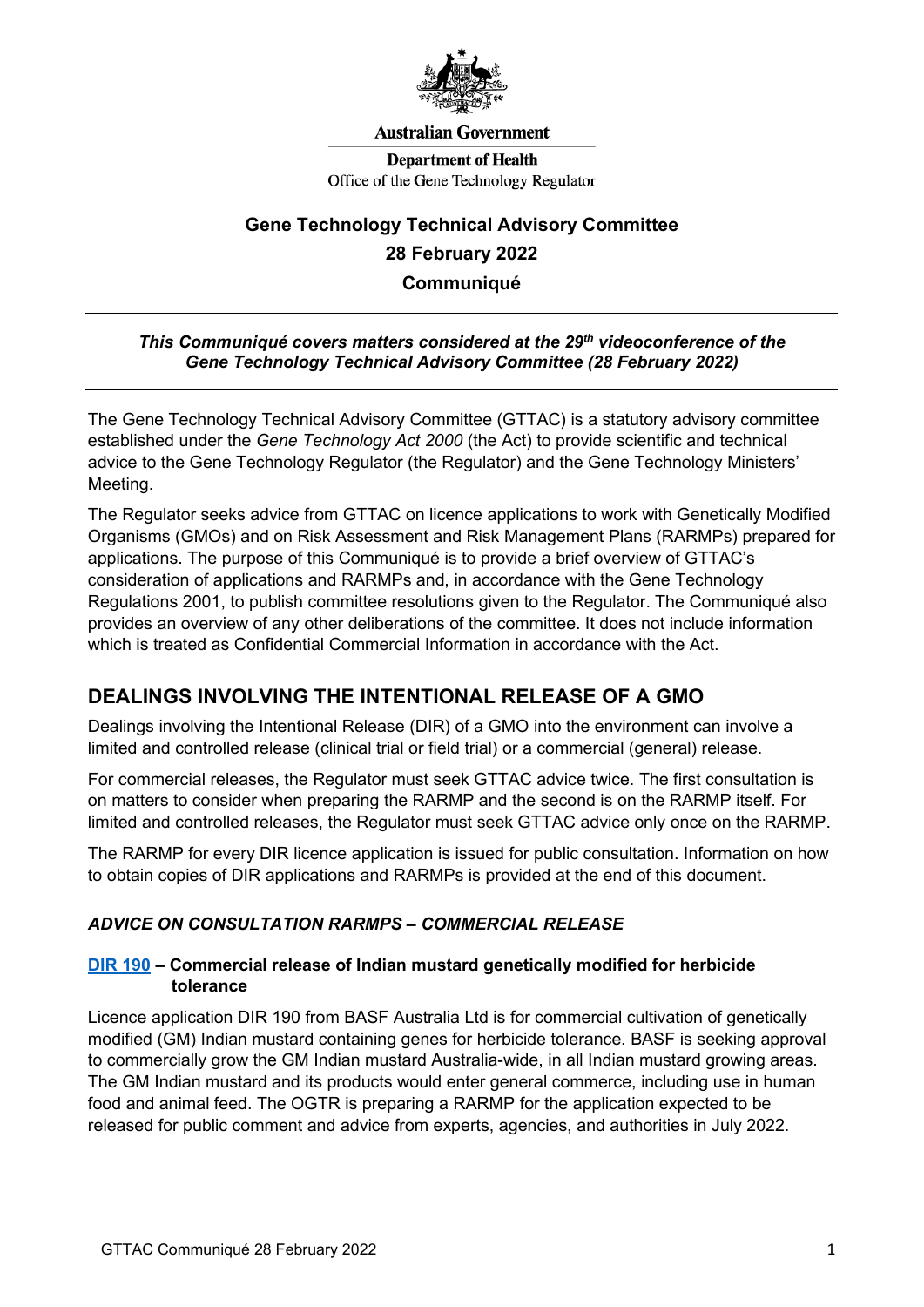GTTAC discussed the following key topic/s:

- the international status of the commercial approval of the GM Indian mustard and of GM canola with the same transformation event
- the range of natural variability of Indian mustard varieties, as provided in the application for comparison with the GM Indian mustard
- the cropping environments for Indian mustard and canola.

#### **Resolution**

• The Committee agreed that the matters identified by the office should be considered when preparing the RARMP.

## **GMO REGISTER**

The GMO Register lists activities with approved GMOs that can be safely carried out by anyone, without needing a licence. Dealings with a GMO may be entered on the GMO Register when they have been licensed; and the Regulator is satisfied the dealings are sufficiently safe to be undertaken by anyone without the need for oversight by the licence holder. The Regulator may choose to seek advice from GTTAC on any entry to the GMO Register.

## *ADVICE ON CONSULTATION RARMPS – INCLUSION ON GMO REGISTER*

#### **[Register 003](https://www.ogtr.gov.au/gmo-dealings/register-003) – Inclusion of dealings with MON-ØØØ73-7 canola, genetically modified for herbicide tolerance, on the GMO Register**

The Regulator has initiated a process to consider including dealings with MON-ØØØ73-7 (also known as Roundup Ready®) canola genetically modified for herbicide tolerance on the GMO Register. The dealings have been authorised under licence DIR 020/2002 since 2003. A consultation version of a RARMP is available for public comment until 31 March 2022.

GTTAC discussed the RARMP and agreed to the following resolutions:

## **Resolutions**

- The Committee agrees that the conclusions of all relevant previous RARMPs remain valid.
- The Committee considered that the information gathered was sufficient to identify any new risks.
- The Committee agrees with the overall conclusions of RARMP Reg-003 and that the dealings pose minimal risk.

# **OTHER ADVICE**

## *ADVICE ON TECHNICAL AND PROCEDURAL GUIDELINES*

## **[PC3 Certification Guidelines](https://www.ogtr.gov.au/resources/collections/guidelines-and-checklists-certification-pc3-facilities)**

The Regulator has initiated a review of PC3 Certification Guidelines. These Guidelines set out the requirements for the certification of Physical Containment Level 3 (PC3) facilities. The new Guidelines are simplified into a modular form with supplementary guidance material.

GTTAC commended the OGTR on the review of the Guidelines and discussed some technical aspects regarding decontamination requirements.